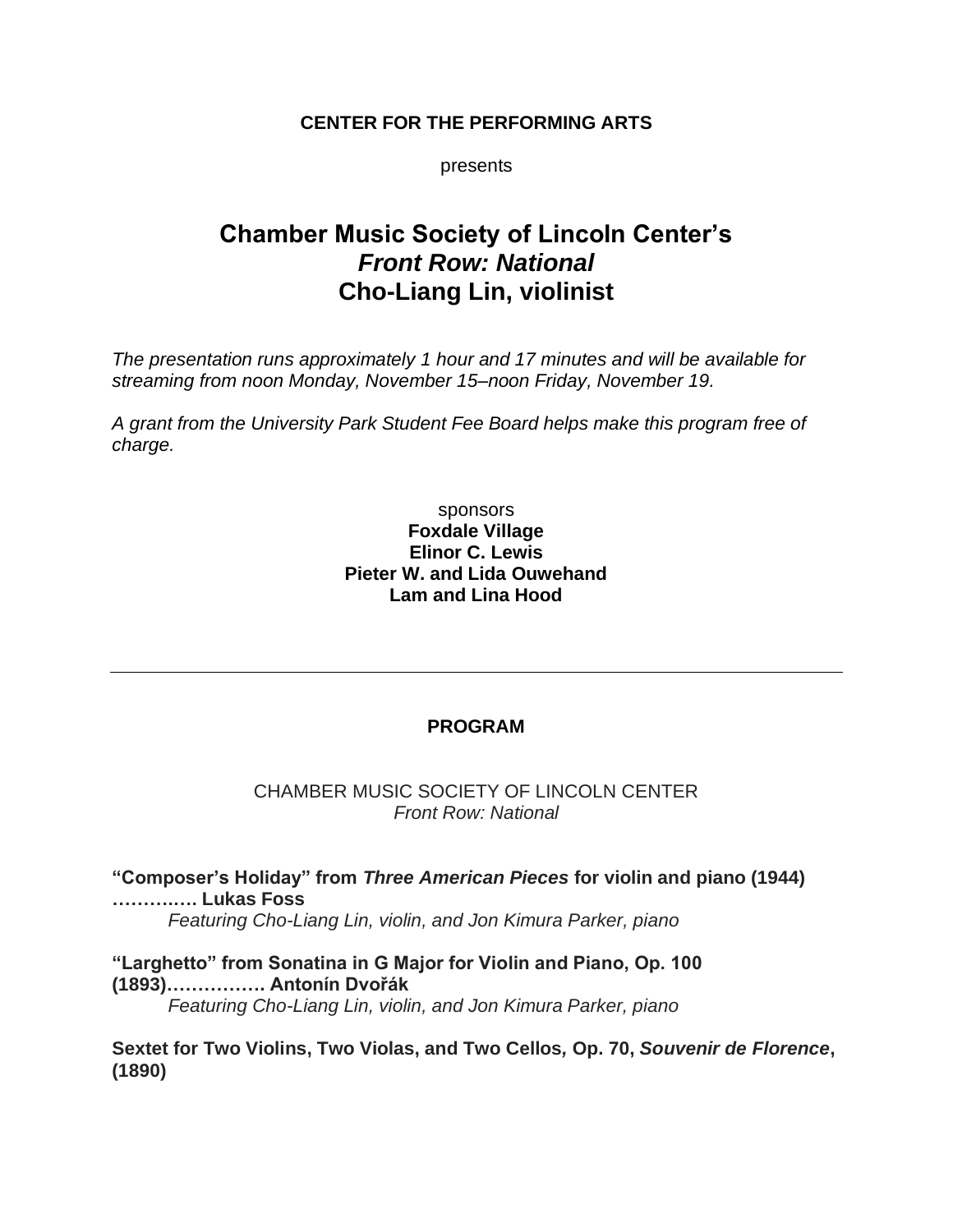#### **…………………………………………………………………….....…………………….. Peter Ilyich Tchaikovsky**

*Featuring Cho-Liang Lin, violin; Erin Keefe, violin; Paul Neubauer, viola; Hsin-Yun Huang, viola; Dmitri Atapine, cello; and Colin Carr, cello*

# **PROGRAM NOTES**

#### **Lukas Foss (Born 1922 in Berlin; died 2009 in New York) "Composer's Holiday" from Three** *American Pieces* **for violin and piano (1944)**

Lukas Foss was born in Germany and emigrated to the United States as a teenager in 1937. The young composer quickly absorbed the American style championed by Aaron Copland, especially after he conducted Copland's *Billy the Kid* at Tanglewood in 1942. Foss later recalled, "I had fallen in love with America because of people like Aaron." Foss received his first major recognition with *The Prairie*, a cantata based on poetry by Carl Sandburg, which won a New York Music Critics' Circle Award. In 1944, while his cantata was receiving performances in major venues around the country, Foss wrote his *Three American Pieces* (called *Three Pieces* at the time). Violinist Roman Totenberg and the composer premiered them at Carnegie Hall on November 13, 1944. "Composer's Holiday" is a virtuosic modern take on an old-fashioned fast-fiddling hoedown.

#### **From Cho-Liang Lin:**

Jon Kimura Parker and I were college schoolmates at Juilliard. Everyone calls him Jackie. We have been friends for decades. I admire his playing and artistry greatly. When I joined the faculty at Rice University, Jackie was already teaching there. We naturally started playing together, first on the Rice campus, then we started touring together. We just released an album of sonatas by Paul Schoenfield, John Harbison, and Steven Stucky—three major works which we premiered. If it were not for the pandemic, I would have toured Australia with Jackie for three weeks.

# **Antonín Dvořák (Born 1841 in Nelahozeves, Czech Republic; died 1904 in Prague) "Larghetto" from Sonatina in G Major for Violin and Piano, Op. 100 (1893)**

In 1892, Antonín Dvořák came to New York, lured by an enormous salary to direct the National Conservatory, a short-lived but influential music institution. In addition to running the school, he was tasked with developing a national style of classical music, as he had done in his native Bohemia. Dvořák studied African-American and Native American music and began writing in a new, simpler style inspired by spirituals and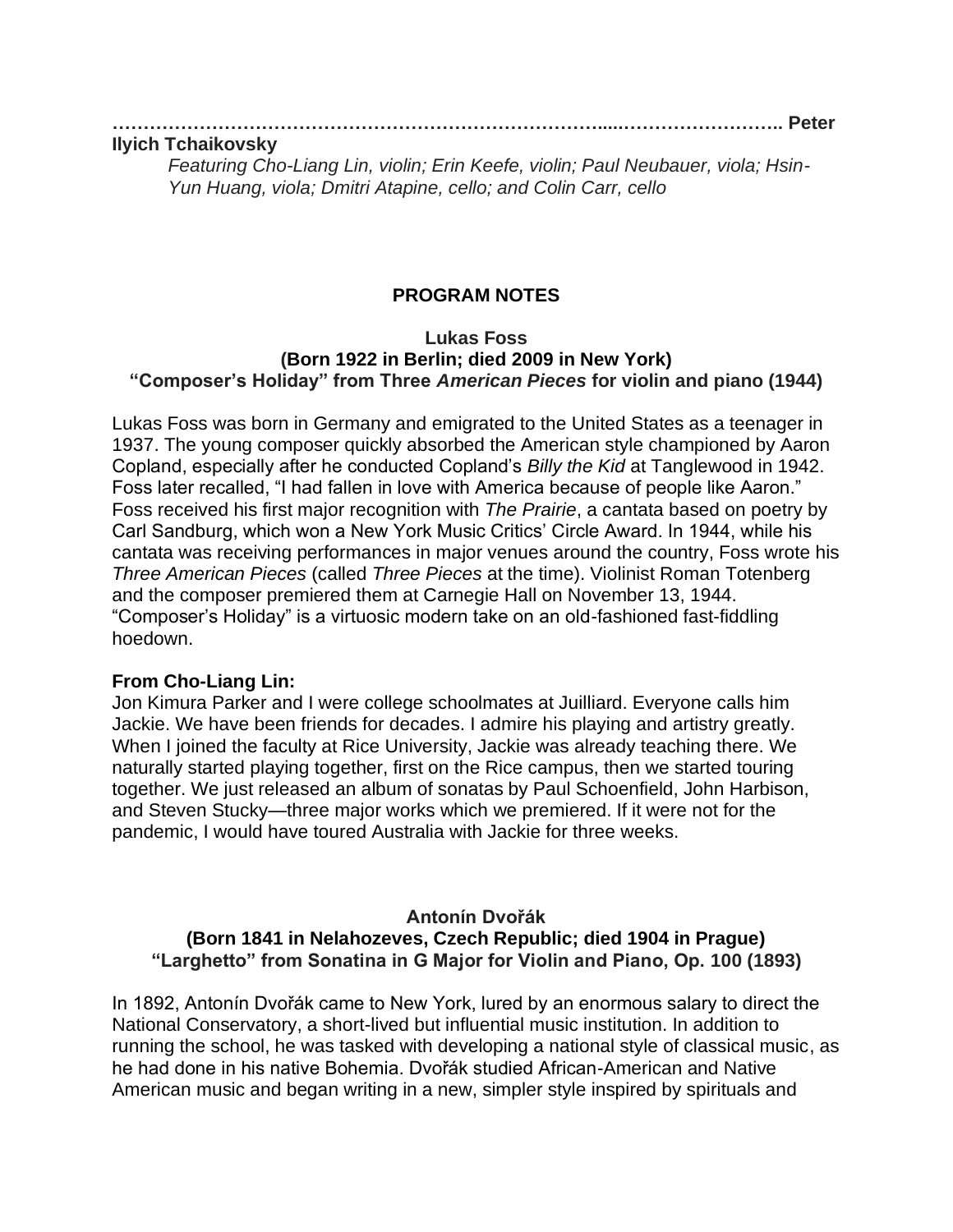Indigenous melodies. In September 1893, Dvořák visited Minnehaha Falls in Minnesota, and while there, he was inspired to write the first theme of this larghetto. Though it is part of the sonatina, the "Larghetto" has long been performed alone as well. Violinist Fritz Kreisler popularized his own arrangement under the title *Indian Lament*. (A 1914 recording is available at the **[Library of Congress](https://www.loc.gov/item/jukebox-268785/)**).

# **From Lin:**

America is my adopted home. I have championed the music of many composers. With American music, one tends to stop at Gershwin, Bernstein, and perhaps some Samuel Barber. But the fact is there are great composers writing great music in this country. It has always been so, and it continues to be so. Through my capacity as a violinist and as the music director of La Jolla SummerFest for eighteen years, I have tried my utmost to commission new compositions, not only for me but for many instrumental and vocal combinations. I am proud to say I have instigated the creation of at least seventy works at the current count. I am still going.

# **Peter Ilyich Tchaikovsky**

**(Born 1840 in Kamsko-Votkinsk, Russia; died in 1893 in St. Petersburg) Sextet for Two Violins, Two Violas, and Two Cellos***,* **Op. 70, "Souvenir de Florence," (1890)**

Peter Tchaikovsky loved Florence, Italy, and visited many times. His last stay there was January to April 1890, while working on his opera *The Queen of Spades*. After returning to Russia, he began this string sextet for the St. Petersburg Chamber Music Society. Tchaikovsky initially struggled to write for sextet, "One requires six independent yet homogeneous voices. This is unimaginably difficult." Still, he finished the piece in a few weeks and was initially happy with it, until a private performance at his apartment made him decide to revise it. He completed the edits in early 1892 and added the nickname "Souvenir de Florence." The St. Petersburg Chamber Music Society premiered it on December 7, 1892.

Tchaikovsky never explained the Italian connection, and the piece's Italian moments tend to be fleeting. The first movement begins with a driving main theme that gives way to a lighter, more Italianate second theme. The pent-up energy from the main theme dominates the movement and leads to an explosive finish. The second movement, alternately hymnal and melodic, is the lightest and most Italian-inspired of the piece. The third movement returns to the driving energy of the beginning, this time with a folklike main theme. The last movement begins with another folk-like melody and culminates in a fugue, the ultimate in independent voice writing.

#### **From Lin:**

I always loved music, according to my mother. When I was a toddler, my next-door neighbor, a boy two years older, started to learn the violin. I went to hear him practice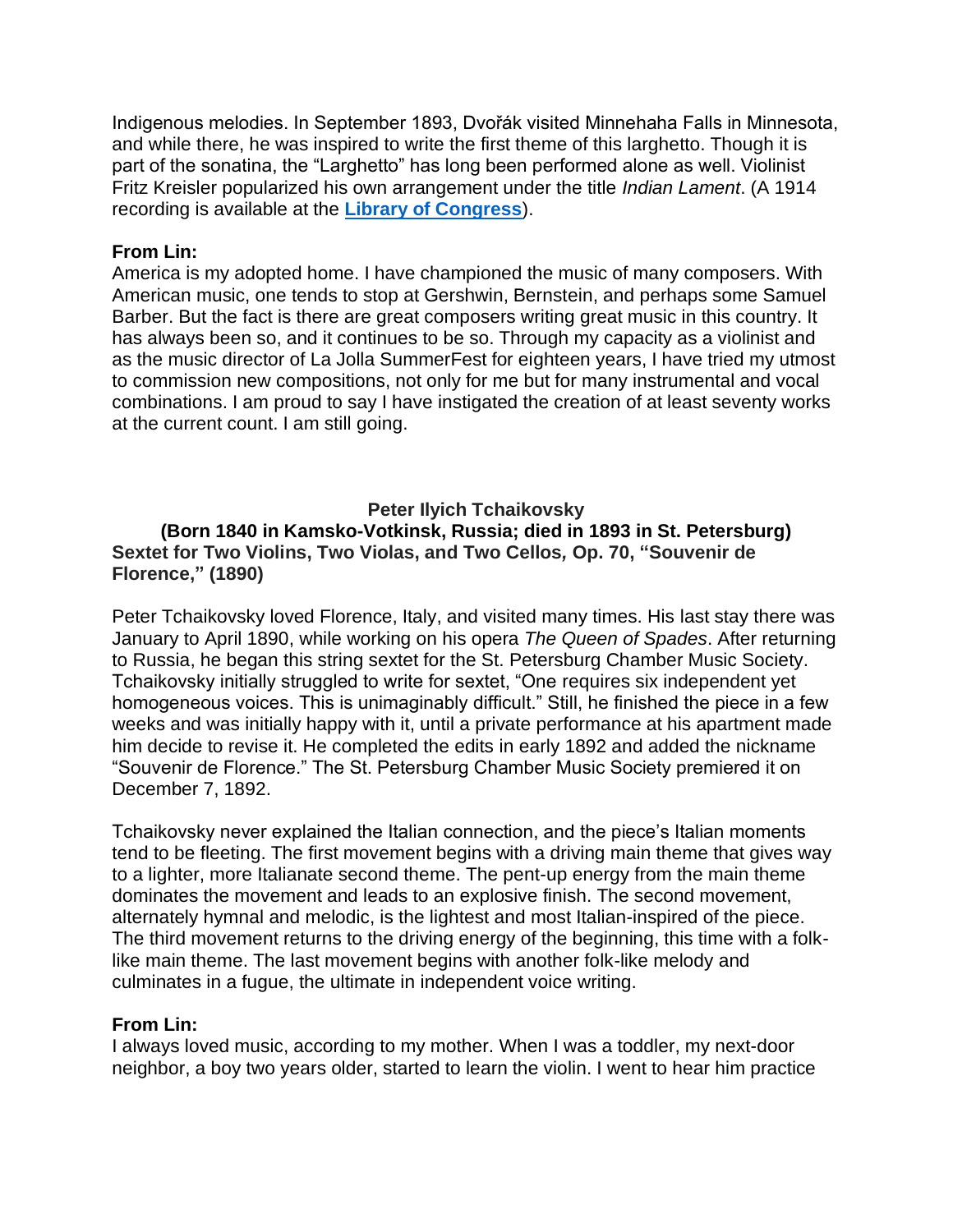every day. This violin fascination superseded cartoons and toys. So, when I was 5, my father brought home a quarter-size violin. I started lessons and never stopped.

My violin is the 1715 Stradivari called "Titian." Someone thought the beautiful varnish reminded him of paintings by the Venetian master. Or it was simply a sales job. It had been used by two great violinists—Efrem Zimbalist and Arthur Grumiaux.

*Program notes by Laura Keller, CMS Editorial Manager © 2021 Chamber Music Society of Lincoln Center*

# **ABOUT THE ARTISTS**

**Dmitri Atapine** has been described as a cellist with "brilliant technical chops" (*Gramophone*) whose playing is "highly impressive throughout" (*The Strad*). He has appeared on some of the world's foremost stages, including Alice Tully Hall at Lincoln Center, the Forbidden City Concert Hall in Beijing, and the National Auditorium of Spain. An avid chamber musician, Atapine frequently performs with the Chamber Music Society of Lincoln Center and is an alum of Chamber Music Society's Bowers Program. He is a recurring guest at leading festivals, including Music@Menlo, La Musica Sarasota, Pacific, Aldeburgh, Aix-en-Provence, and Nevada. His performances have been broadcast nationally in the United States, Europe, and Asia. His many awards include First Prize at the Carlos Prieto Cello Competition, as well as top honors at the Premio Vittorio Gui and Plowman chamber competitions. He has collaborated with distinguished musicians such as Cho-Liang Lin, Paul Neubauer, Ani and Ida Kavafian, Wu Han, Bruno Giuranna, and David Shifrin. His recordings, among them a critically acclaimed world premiere of Lowell Liebermann's complete works for cello and piano, can be found on the Naxos, Albany, MSR, Urtext Digital, Blue Griffin, and Bridge record labels. He holds a doctorate from the Yale School of Music, where he was a student of Aldo Parisot. Atapine is the artistic director of Apex Concerts and Ribadesella Chamber Music Festival, and professor of cello and Department of Music chair at the University of Nevada, Reno.

**Colin Carr** appears throughout the world as a soloist, chamber musician, recording artist, and teacher. He has played with major orchestras worldwide, including the Royal Concertgebouw Orchestra, The Philharmonia, Royal Philharmonic, and BBC Symphony; the orchestras of Chicago, Los Angeles, Washington, Philadelphia, and Montréal; and all the major orchestras of Australia and New Zealand. Conductors he has worked with include Simon Rattle, Valery Gergiev, Charles Dutoit, Daniel Elder, Stanisław Skrowaczewski, and Neville Marriner. He has been a regular guest at the BBC Proms and has toured Australia and New Zealand frequently. As a member of the Golub-Kaplan-Carr Trio, he recorded and toured extensively for twenty years. Chamber music plays an important role in his musical life. He is a frequent visitor to international chamber music festivals and has appeared often as a guest with the Guarneri and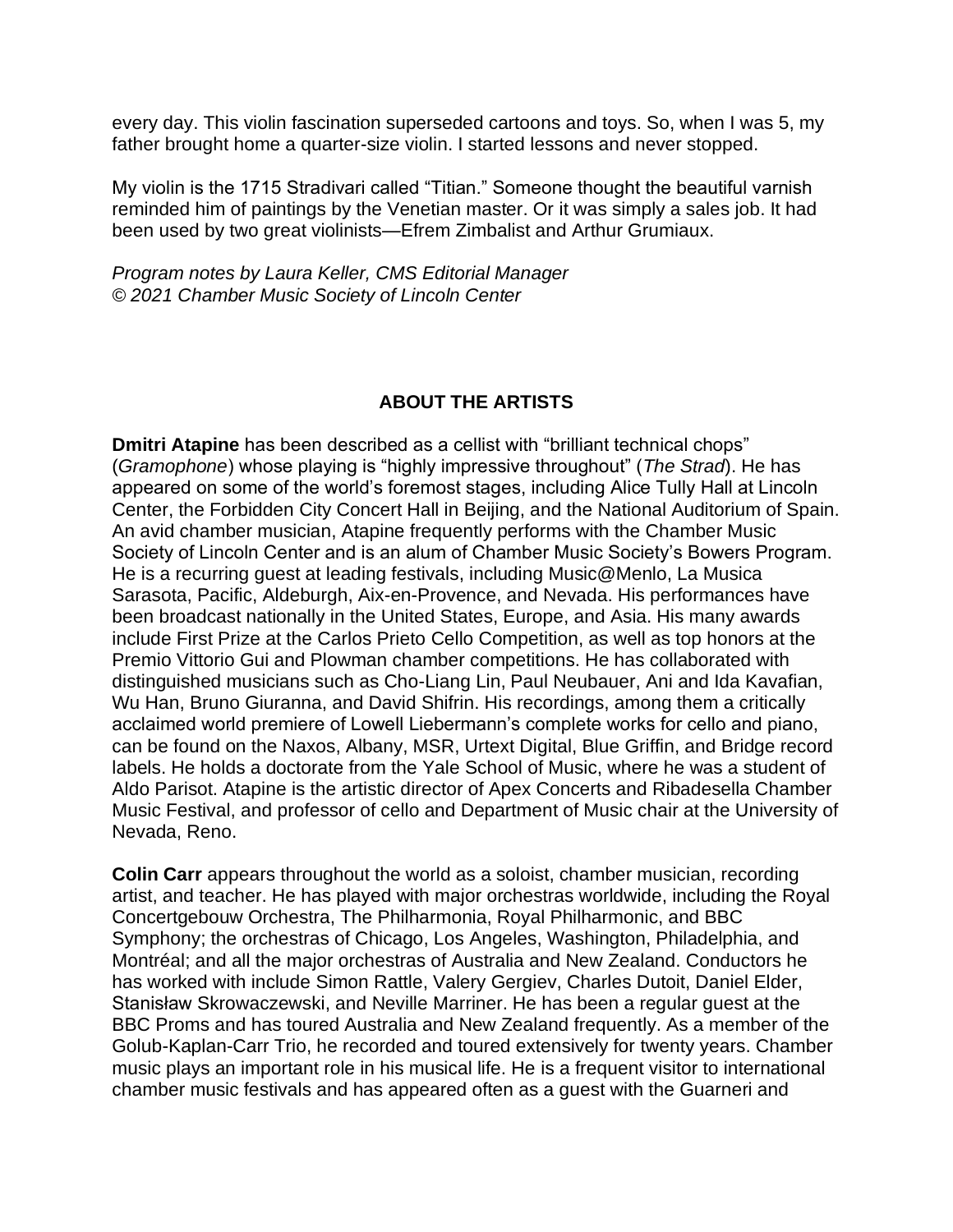Emerson string quartets and with Chamber Music Society of Lincoln Center. His awards include First Prize in the Naumburg Competition, the Gregor Piatigorsky Memorial Award, Second Prize in the Rostropovich International Cello Competition, and winner of the Young Concert Artists competition. He studied at the Yehudi Menuhin School with Maurice Gendron and in London with William Pleeth. He has held teaching positions at the New England Conservatory and the Royal Academy of Music. St John's College, Oxford, created the post of "Musician in Residence" for him. Since 2002, he has been a professor at Stony Brook University in New York. Carr plays a Matteo Goffriller cello made in 1730.

Violist **Hsin-Yun Huang** has forged a career performing on international concert stages, commissioning and recording new works, and nurturing young musicians. She has been a soloist with the Berlin Radio Orchestra, Tokyo Philharmonic, China NCPA Orchestra, Taiwan Philharmonic, Russian State Symphony, Zagreb Soloists, Bogota Philharmonic, Brazil Youth Symphony, Puerto Rico Symphony, International Contemporary Ensemble, and the London Sinfonia. She performs regularly at festivals, including Marlboro, Santa Fe, Music@Menlo, Seoul Spring, and Spoleto USA. She tours extensively with the Brentano String Quartet, most notably including performances of the complete Mozart string quintets at Carnegie Hall. Recent highlights include concerto performances under the batons of Osmo Vänskä, David Robertson, Xian Zhang, and Max Valdés; appearances with the Shanghai and Guangzhou symphonies; and serving as featured faculty with Yo-Yo Ma's new YMCG initiative in China. She has commissioned compositions from Steven Mackey, Shih-Hui Chen, and Poul Ruders. Her 2012 recording for Bridge Records, *Viola Viola*, won accolades from *Gramophone* and *BBC Music Magazine*. Recent and upcoming releases include the complete Sonatas and Partitas for Solo Violin by Bach and *FantaC*, a C-string-inspired solo album. Huang was a gold medalist in the 1988 Lionel Tertis International Viola Competition and the 1993 ARD International Competition in Munich. She also was awarded the highly prestigious Bunkamura Orchard Hall Award. A native of Taiwan and an alumnus of Young Concert Artists, she was inspired to play the viola by Haydn quartets. She serves on the faculties of The Juilliard School and the Curtis Institute of Music.

American violinist **Erin Keefe** is the concertmaster of the Minnesota Orchestra. She is winner of an Avery Fisher Career Grant as well as numerous international competitions. She has appeared as soloist in recent seasons with the Minnesota Orchestra, New Mexico Symphony, New York City Ballet Orchestra, Korean Symphony Orchestra, Amadeus Chamber Orchestra, Turku Philharmonic, Sendai Philharmonic, and the Gottingen Symphony. She has given recitals throughout the United States, Austria, Italy, Germany, South Korea, Poland, Finland, Japan, and Denmark. The Bowers Program alumnus has performed with the Chamber Music Society of Lincoln Center since 2005 and has been featured with it on *Live from Lincoln Center* three times. She has collaborated with artists such as Emerson String Quartet, Edgar Meyer, Gary Hoffman, David Finckel, Wu Han, Richard Goode, Menahem Pressler, Gary Graffman, and Leon Fleisher. She has recorded for Naxos, the Chamber Music Society Studio Recordings label, BIS, and Deutsche Grammophon. She has made appearances at Music@Menlo; the Marlboro Music Festival; Music from Angel Fire; Music in the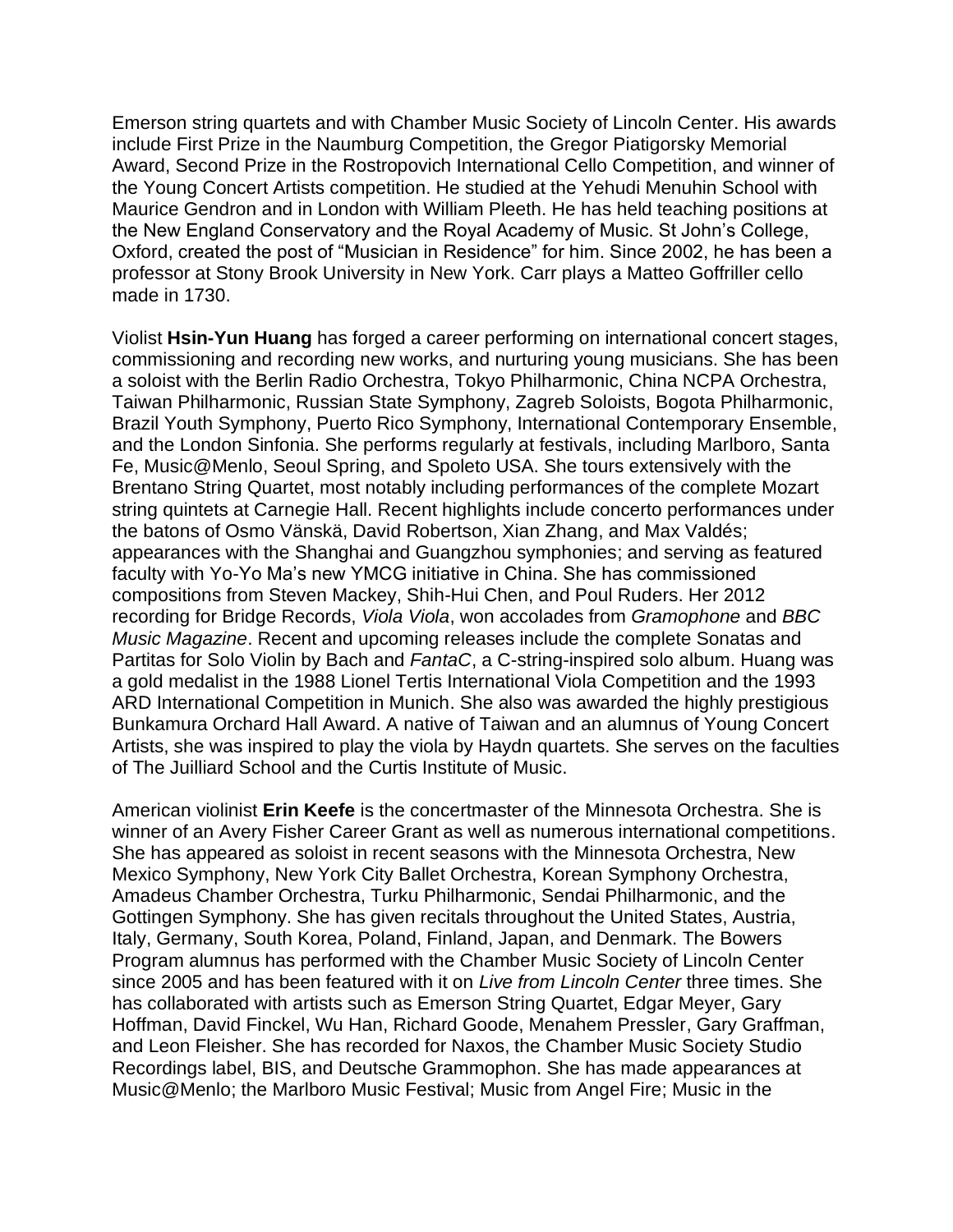Vineyards; and the Bridgehampton, Seattle, OK Mozart, La Jolla Summerfest, and Bravo! Vail Valley festivals. As a guest concertmaster, she has appeared with the New York Philharmonic, Pittsburgh Symphony, Seoul Philharmonic, and the São Paulo Symphony Orchestra. Keefe earned a master's degree from The Juilliard School and a bachelor's degree from the Curtis Institute of Music. Her teachers included Ronald Copes, Ida Kavafian, Arnold Steinhardt, and Philip Setzer.

Violinist **Cho-Liang Lin** is lauded the world over for the eloquence of his playing and for superb musicianship. In a concert career spanning the globe for more than thirty years, he is equally at home with orchestra, in recital, playing chamber music, and in the teaching studio. Performing on several continents, he has appeared with the orchestras of New York, Detroit, Toronto, Dallas, Houston, Nashville, San Diego, and the Los Angeles Chamber; in Europe with the orchestras of Bergen, Stockholm, Munich, and the English Chamber; and in Asia with the orchestras of Shanghai, Hong Kong, Singapore, Malaysia, Bangkok, and the National Symphony Orchestra of Taiwan. An advocate of contemporary music, he has collaborated with and premiered works by Tan Dun, Joel Hoffman, John Harbison, Christopher Rouse, Esa-Pekka Salonen, Lalo Schifrin, Paul Schoenfield, Bright Sheng, and Joan Tower. Also an avid chamber musician, he has made recurring appearances at the Chamber Music Society of Lincoln Center, the Aspen Music Festival, and the Santa Fe Chamber Music Festival. As music director of La Jolla Music Society's SummerFest from 2001 to 2018, Lin helped develop the festival from one that focused on chamber music into a multidisciplinary festival featuring dance, jazz, and a new music program. He also serves as artistic director of the Hong Kong International Chamber Music Festival. In 2000, *Musical America* named him its Instrumentalist of the Year. He is a professor at Rice University's Shepherd School of Music. He plays the 1715 "Titian" Stradivarius.

Violist **Paul Neubauer** has been called a "master musician" by *The New York Times*. He recently made his Chicago Symphony subscription debut with conductor Riccardo Muti, and his Mariinsky Orchestra debut with conductor Valery Gergiev. He also gave the U.S. premiere of the newly discovered "Impromptu" for viola and piano by Shostakovich with pianist Wu Han. In addition, his recording of the Aaron Kernis Viola Concerto with the Royal Northern Sinfonia was released on Signum Records, and his recording of the complete viola/piano music by Ernest Bloch with pianist Margo Garrett was released on Delos. Appointed principal violist of the New York Philharmonic at age 21, he has appeared as soloist with more than 100 orchestras, including the New York, Los Angeles, and Helsinki philharmonics; National, St. Louis, Detroit, Dallas, San Francisco, and Bournemouth symphonies; and Santa Cecilia, English Chamber, and Beethovenhalle orchestras. He has premiered viola concertos by Bartók (revised version of the Viola Concerto), Friedman, Glière, Jacob, Kernis, Lazarof, Müller-Siemens, Ott, Penderecki, Picker, Suter, and Tower. He also has been featured on CBS' *Sunday Morning* and *A Prairie Home Companion*; and in *The Strad*, *Strings*, and *People* magazines. A two-time Grammy Award nominee, he has recorded on numerous labels including Decca, Deutsche Grammophon, RCA Red Seal, and Sony Classical. He is a member of SPA, a trio with soprano Susanna Phillips and pianist Anne-Marie McDermott. Neubauer is the artistic director of the Mostly Music series in New Jersey